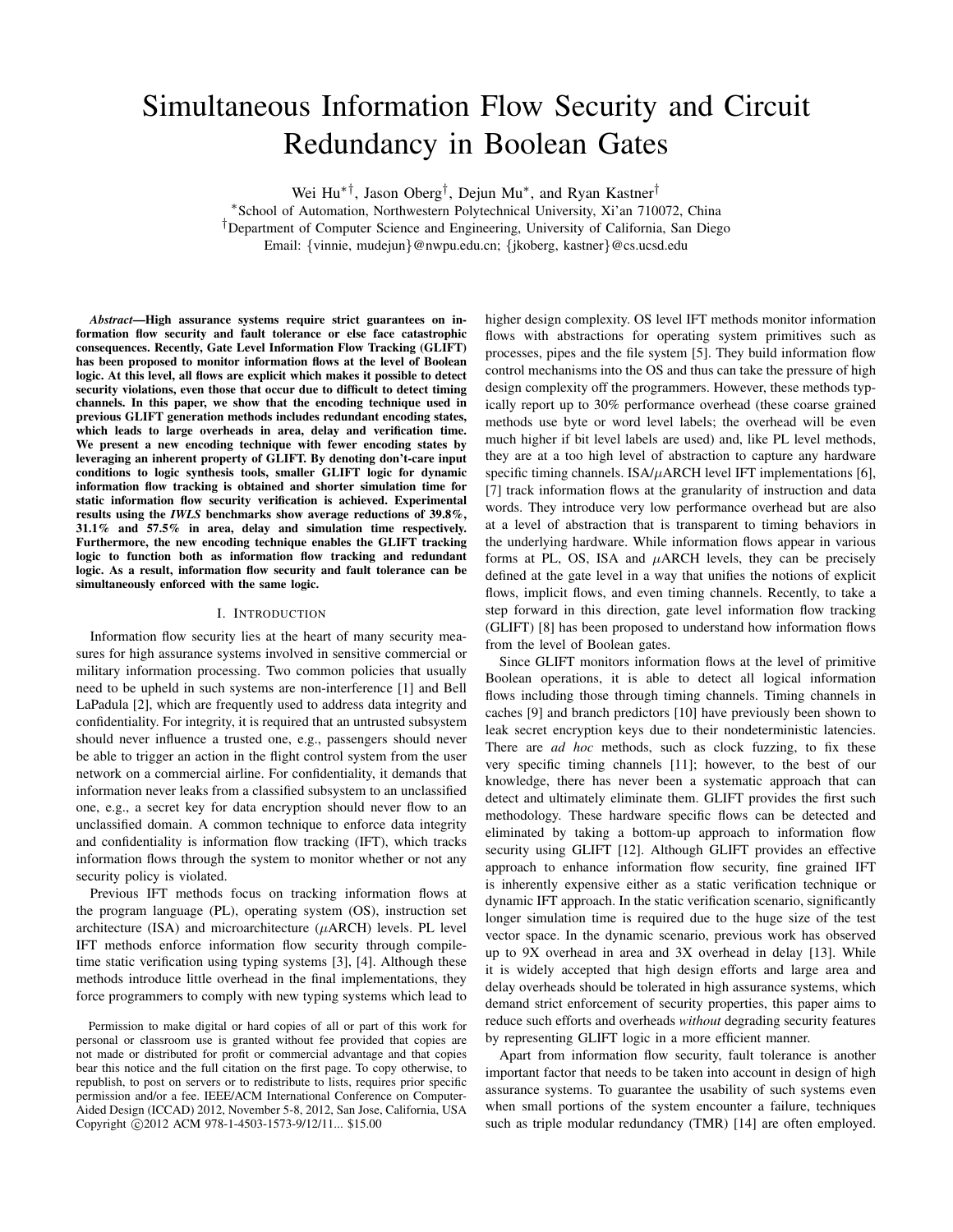In this case, redundant logic is added in the physical design for fault tolerance, e.g., aircraft electronic flight controls utilize triple voting active redundancy [15]. This paper addresses both information flow security and fault tolerance by enforcing these two important properties with new GLIFT logic that is able to be configured for both IFT and circuit redundancy.

This paper proposes a new encoding scheme for GLIFT which leverages one of its special properties. This new scheme reduces the total number of encoding states and lead to smaller GLIFT logic for dynamic IFT and shorter simulation time for static information flow security verification. In addition to IFT, the new GLIFT logic can also be configured as a redundant circuit for fault tolerance. Specifically, this paper makes the following contributions:

- *•* Leveraging an inherent property of GLIFT to derive a new encoding technique with reduced number of encoding states;
- *•* Enabling simultaneous information flow tracking and circuit redundancy in Boolean logic;
- *•* Presenting quantitative analysis using *IWLS* benchmarks to show reductions in terms of area, delay and verification time.

The remainder of this paper is organized as follows: Section II introduces the fundamentals of GLIFT, covering the basic concepts, the existing encoding technique for GLIFT and its drawbacks. In Section III, we propose an improved encoding technique, formalize GLIFT logic for Boolean gates using the new encoding, and discuss the improvements of the proposed encoding technique. Section IV presents experimental results in terms of area, delay and verification time using *IWLS* benchmarks. We conclude in Section V.

# II. FUNDAMENTALS OF GLIFT

#### *A. How GLIFT Tracks Information Flows*

GLIFT uses bit level labels to monitor the flow of information through the system. In GLIFT, each data bit in the *original logic* is associated with a label called *taint*, which indicates how this data bit should be tracked. Information about how the taint flows is maintained by the standalone *tracking or GLIFT logic*. Specifically, when the integrity of the data is considered, the taint bit will indicate if a data bit from the original logic is trusted/untrusted meaning that is either of high or low integrity; in the case of confidentiality, the taint bit will indicate if a data bit is secret/unclassified. Without loss of generality, a data bit is said to be *tainted* when its taint is logic '1' and *untainted* when its taint is logic '0'.

As an example, untrusted data can be labeled as tainted (trusted data marked as untainted) in integrity analysis. Taint propagates through GLIFT logic on the basis that the output of the tracking gate should be marked as tainted *iff* at least one of its tainted inputs has an influence at the output of the corresponding gate in the original logic. In this way, GLIFT more precisely captures actual information flows than previous conservative IFT methods which typically mark the output as tainted whenever there is *any* tainted input. We refer interested readers to [8], [13] for a more thorough discussion on the ideas behind GLIFT. In practice, there are two application scenarios of GLIFT, specifically *static information flow security verification* or *dynamic information flow tracking*.

In a static verification scenario [12], [16], [17], GLIFT is used to test or verify if a design contains any unintended flows that violate pre-defined information flow security policies. This is done at the system design stage. There is no need to physically instantiate the additional GLIFT logic after testing or verification completes, which prevents the area and delay overheads introduced by the standalone IFT logic. In this application scheme, the tester specifies what data to

track, i.e., where tainted information initially arises. For example, the tester may set certain inputs to tainted and observes if security-critical portions of the design are affected by these tainted inputs; the tester can also set some secret data, e.g., private key, to tainted and observe if they leak to unclassified outputs. Depending on the specific security application, a large number of information flow testing or verification scenarios need to be run in order to guarantee at a high confidence that the design is secure.

In a dynamic IFT scenario [8], [18], GLIFT logic is physically instantiated during the design implementation phase to allow runtime checking of security properties. In this case, data are partitioned and associated with a label to indicate their secrecy or trustworthiness levels according to their origination. As an example, unprotected data coming from an open network environment are labeled as tainted to indicate that they are untrusted while data from a secure separation kernel will be marked as untained (trusted). Taints are then propagated through standalone GLIFT logic while data flow to outputs of the original design. These outputs will then be checked against their taints to determine if any tainted information flow to an output that is never expected to become tainted. The dynamic application scheme allows monitoring of more realistic execution patterns and real-time features that are hard to predict during design time. However, the area and delay overheads of GLIFT logic are significant due to the inherently high cost of fine grained IFT. Therefore, GLIFT logic used dynamically should be reserved for critical portions of the system such as data encryption units and routers/switches that multiplex between user and flight control networks on airlines. Dynamic GLIFT on these components would help mitigate the potential compromise without an impractical overhead on the system as a whole.

# *B. Existing Encoding Technique and Tracking Logic Generation Method for GLIFT*

In the existing encoding technique [8], taint is independent from the logic value of the data bit, i.e., they are encoded separately. There are a total of four encoding states, namely *untainted '0'*, *untainted '1'*, *tainted '0'* and *tainted '1'*. For simplicity, we use symbols (U, 0),  $(U, 1)$ ,  $(T, 0)$  and  $(T, 1)$  to denote these states in the alphabet.

$$
\alpha_1 = \{ (U, 0), (U, 1), (T, 0), (T, 1) \}
$$

The existing encoding technique assigns binary codes "00", "01", "10" and "11" to the symbols in  $\alpha_1$ , respectively, and symbolic GLIFT logic for fundamental gates (AND/NAND, OR/NOR and NOT) are derived as a basis for constructively creating tracking logic [13]. The symbolic GLIFT logic functions are rewritten to logic equations as shown in (1) to (3). Here,  $sh(f)$  is used to denote the GLIFT logic for function  $f$  and  $a_i$  is the taint of input  $A_i$  $(i = 1, 2, \dots, n)$ ; the product and sum operations are defined as logic AND and OR respectively and the  $\sim$  symbol is the inverse operator.

$$
sh(f = \prod_{i=1}^{n} A_i) = \prod_{i=1}^{n} (A_i + a_i) \sim \prod_{i=1}^{n} A_i \overline{a_i}
$$
 (1)

$$
sh(f = \sum_{i=1}^{n} A_i) = \prod_{i=1}^{n} (\overline{A_i} + a_i) \sim \prod_{i=1}^{n} \overline{A_i} \overline{a_i}
$$
 (2)

$$
sh(\overline{A_i}) = sh(A_i) = a_i \tag{3}
$$

To generate GLIFT logic for circuits in polynomial time, one needs to build a library containing tracking logic for basic primitives, divide a given function into logic constructs and augment GLIFT logic for these subsections constructively in a manner similar to technology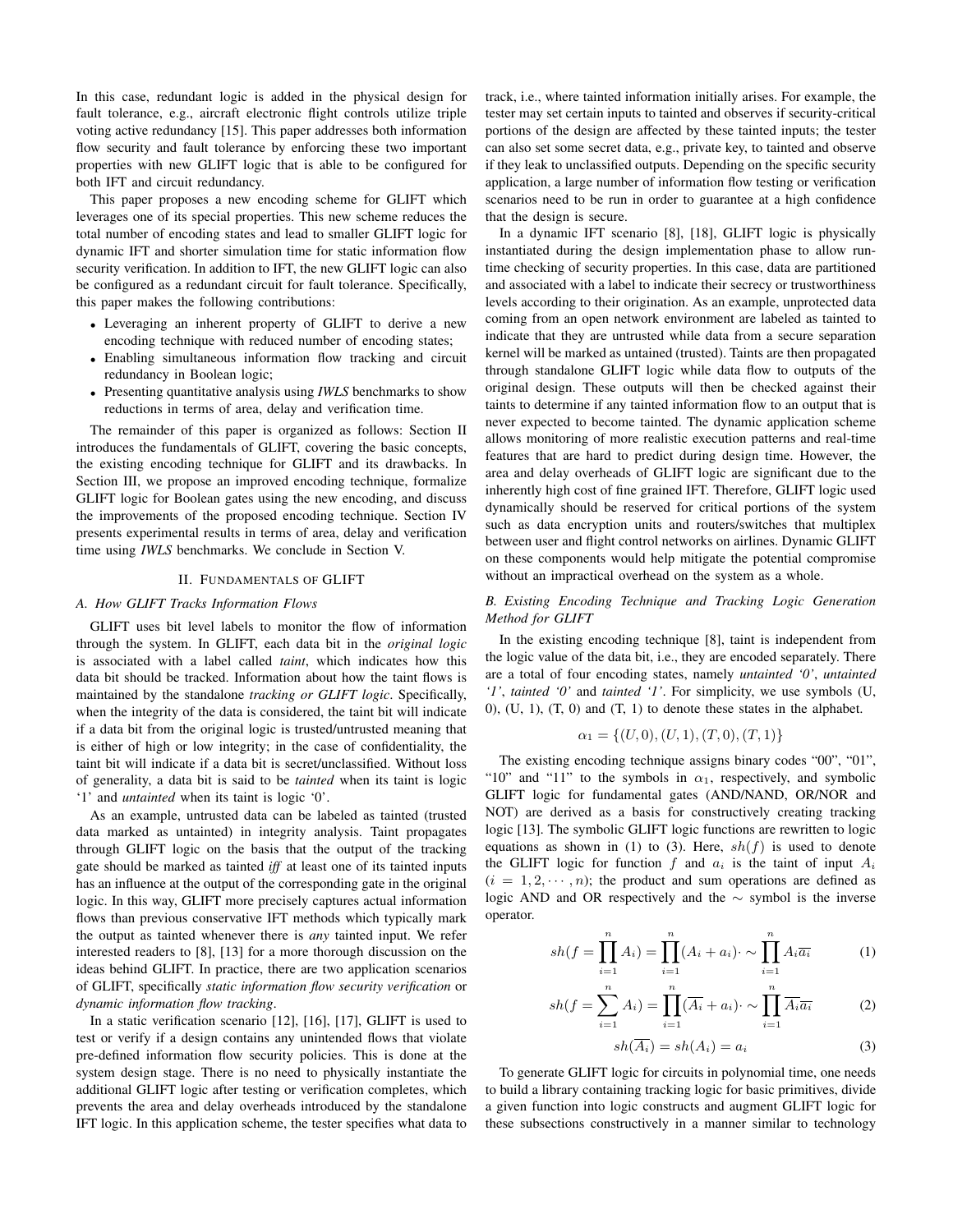mapping. In the existing GLIFT logic generation method, a library containing tracking logic for the AND/NAND, OR/NOR and NOT gates is constructed [13]. Such a library is functionally complete in generating GLIFT logic for any given Boolean circuit.

The existing encoding technique is capable of describing GLIFT logic. However, it contains extra encoding states resulting in area and delay overheads, which will be discussed in the next subsection.

## *C. Drawbacks of the Existing Encoding Technique*

A major drawback of the existing encoding technique is that it contains redundant encoding states. This originates from an inherent property of GLIFT logic which states that the value of a tainted variable can be ignored in taint propagation. This property is an important premise to the successive discussions in this section.

It was shown that a data bit and its taint never appear in the same product term in simplified GLIFT logic [13]. In other words, the logic variable can be omitted from a product term that contains its taint. Assume the input  $A_i$  of function  $f$  is tainted, i.e.,  $a_i = 1$  ( $a_i$  is the taint of  $A_i$ ) and use  $sh(f)$  to denote the GLIFT logic of f. The input *A*<sup>*i*</sup> can be omitted from  $sh(f) \cdot a_i$  [13]. Thus, it can also be reduced from  $sh(f)$  under the above assumption since  $sh(f) = sh(f) \cdot a_i$ if  $a_i = 1$  holds. When considering the GLIFT logic given in (1) to (3), if  $a_i$  is logic '1',  $A_i$  (either in its original or complement form) can be reduced from these equations. Because these equations are functionally complete for generating GLIFT logic for any Boolean circuit, the logic value of any tainted variable can be ignored in taint propagation. Thus, the tainted '1' and tainted '0' states in the existing encoding technique introduced in Section II-B can be combined to a single one to reduce the total number of encoding states to three. *Note that such state reduction is a consequence of a fundamental property of GLIFT logic derivation, and cannot be derived through state encoding and/or logic optimizations.*

From (1) to (3), one may notice that the number of product terms in the GLIFT logic for some logic primitives increases exponentially on the number of inputs in the worst case. As an example, according to (1), the number of product terms in the GLIFT logic for an *n*-input AND gate is  $2^n - 1$ . Consequently, large area and delay overheads are observed in the GLIFT logic represented in that manner [13]. In addition, such complex GLIFT logic also leads to longer simulation time for static information flow security verification.

Given that the existing GLIFT encoding technique has redundant encoding states, it tends to lead towards large overheads in area, delay, and verification time. We propose a more efficient encoding technique in the following section.

#### III. AN IMPROVED ENCODING TECHNIQUE FOR GLIFT

The improved encoding technique, originating from a fundamental property of GLIFT discussed in subsection II-C, completely changes the way in which GLIFT logic is described and designed. It provides a more efficient way for modeling taint propagation and enables the GLIFT circuit to function as both IFT and redundant logic, which can be used to make a system more secure *and* reliable.

# *A. An Improved Encoding Technique*

As discussed in Section II-C, the logic value of a tainted variable can be ignored in taint propagation; the tainted '1' and tainted '0' states can be combined to a single one to reduce the total number of encoding states to three, namely *untainted '0'*, *untainted '1'* and *tainted*. We use symbols  $(U, 0)$ ,  $(U, 1)$  and  $(T, X)$  to denote these states in the new alphabet  $\alpha_2$ .

$$
\alpha_2 = \{(U, 0), (U, 1), (T, X)\}
$$

Focusing on AND GLIFT logic in Table I, we can see that the intersection of the first two rows and first two columns correspond to untainted inputs. When both inputs are untainted, the outputs will be doubtlessly all untainted. And the data values are as expected, i.e.,  $(U, 1)$  AND  $(U, 1) = (U, 1)$  while the other three combinations result in an untainted '0', i.e., (U, 0). The more interesting cases are shown in the third row and column which demonstrate the scenarios where at least one of the inputs is tainted. Here we can see that when one of the inputs is an untainted  $'0'$ , i.e.,  $(U, 0)$ , the output is untainted, even when the other input is tainted. This is a consequence of the taint propagation rule for GLIFT, which enables GLIFT to more accurately capture actual information flow than previous conservative IFT methods. Finally, notice that whenever an output is marked as tainted  $(T)$ , its data value is marked as a don't-care  $(X)$ . The intuition here is that a tainted value must be assumed to be both '0' and '1', e.g., when tracking integrity, an untrusted (i.e., tainted) value could be untrustworthy and may switch from '0' to '1' or vice-versa. This intuition is the fundamental idea behind the reduction in symbols that we propose in this paper.

TABLE I LOGIC AND OPERATION ON NEW ENCODING SYMBOLS.

| AND    | (U, 0) | (U, 1) | (T, X) |
|--------|--------|--------|--------|
| (U, 0) | (U, 0) | (U, 0) | (U, 0) |
| (U, 1) | (U, 0) | (U, 1) | (T, X) |
| (T, X) | (U, 0) | (T, X) | (T, X) |

Consider GLIFT as a static verification technique. Under the old encoding technique, there are four encoding states. For the GLIFT logic of an *n*-input original Boolean function, there will be 4*<sup>n</sup>* test vectors in the entire test vector space. In the new encoding technique, there are only three encoding states. Thus, the total number of test vectors can be reduced to  $3<sup>n</sup>$ , which is significant reduction in the size of the test vector space. In case a full coverage simulation is impractical, higher simulation coverage can be achieved when testing the same number of vectors under the new encoding technique.

Additionally, one can use three-valued simulation technique to accelerate static verification under the new encoding. This can be achieved by assigning values of '0', '1' and 'X' to the symbols  $(U, 0)$ , (U, 1) and (T, X) respectively, where 'X' represents the frequently used nondeterministic state in circuit simulation. It can be verified that the logic operation rules defined on these values agree with the taint propagation rules defined on the symbols. Further, three-valued logic simulation can be performed directly on the original logic; there is no need to generate additional GLIFT logic for static verification. Since GLIFT logic typically dominates the original circuit in complexity, e.g., a larger number of gates primitives, three-valued simulation on the original circuit can be more efficient. The new encoding technique, which reduces the total number of encoding state to three, reduces the size of the test vector space and enables three-valued simulation on the original circuit directly, can significantly speed-up static information flow security verification using GLIFT.

When GLIFT logic is physically implemented for dynamic IFT, at least two Boolean bits are needed to encode three states. This leads a *don't-care* input set since two Boolean bits can encode a maximum number of four states. Such *don't-care* input conditions will not affect the functionality of the GLIFT logic or lead to a security policy violation because they never appear at the inputs. However, denoting these *don't-care* input conditions to the logic synthesis tools will result in better implementation results. As a sanity check, we formalize GLIFT logic for the two-input AND gate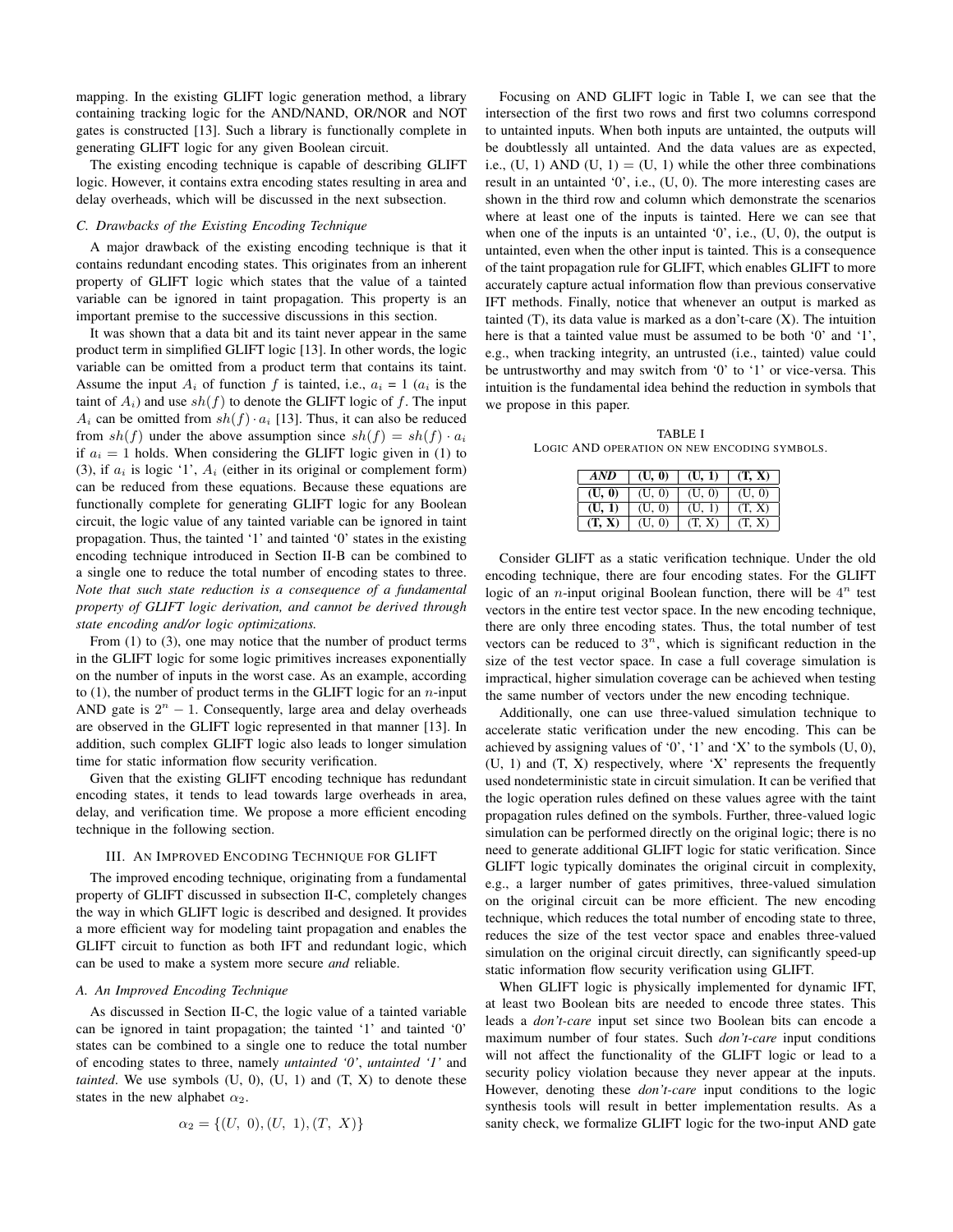*without* and *with* considering the *don't-care* input set respectively, when symbols  $(U, 0)$ ,  $(U, 1)$  and  $(T, X)$  are encoded as "00", "01" and "10". These are shown in (4) and (5), where  $a_{[1:0]}$ ,  $b_{[1:0]}$  and *o*[1:0] denote the encoding results, namely labels of *A*, *B* and *O*, e.g.,  $a_{[1:0]}$  will indicate if input *A* is (U, 0), (U, 1) or (T, X).

$$
o_1 = a_1 \overline{a_0} b_1 \overline{b_0} + \overline{a_1} a_0 b_1 \overline{b_0} + a_1 \overline{a_0} \overline{b_1} b_0;
$$
  
\n
$$
o_0 = \overline{a_1} a_0 \overline{b_1} b_0;
$$
\n(4)

$$
o_1 = a_1b_1 + a_0b_1 + a_1b_0
$$
  
\n
$$
o_0 = a_0b_0
$$
\n(5)

From (4) and (5), denoting *don't-care* input conditions to logic synthesis tools will result in significantly smaller GLIFT logic. Such conclusion also holds when the symbols are assigned to other binary codes. By comparison, the old encoding inherently has four encoding states and will not benefit from such *don't-care* inputs. Thus, the new encoding reduces the total number of encoding states and further leads to optimized GLIFT logic.

## *B. GLIFT Logic for Boolean Gates under the New Encoding*

The new encoding uses two Boolean bits to encode three states. One needs to select three binary codes out of four for the encoding symbols. Consequently, there are a total of 24 possible encoding schemes. It is impossible to find an encoding scheme that is optimal for all GLIFT circuits because the problem is hard in nature [19] and optimal encodings are usually specific to given circuits. However, it is possible to perform area and delay analysis on GLIFT logic for a set of basic Boolean operators under different encoding schemes and choose a relatively better one. After testing all 24 possible encoding schemes *with* consideration of the *don't-care* input set, those that report the smallest area and delay are shown in Table II. As an example, in the first encoding scheme,  $(U, 0)$ ,  $(U, 1)$  and  $(T, X)$ are encoded to be "00", "11" and "01" respectively.

TABLE II ENCODINGS THAT REPORT THE SMALLEST AREA AND DELAY.

| Encodings | (U, 0) | (U, 1) | (T, X) |
|-----------|--------|--------|--------|
| Enc. 1    | 'N)    |        |        |
| Enc. 2    | DO)    |        |        |
| Enc. 3    |        | 00     |        |
| Enc. 4    |        |        |        |

Test results show that the four different encoding schemes in Table II result in exactly the same GLIFT logic for primitive gates. Thus, we choose *Enc. 1* for further analysis. Subsequently, the GLIFT logic for the AND, OR and NOT gates can be derived. Consider *n*input gates with inputs  $A1, A2 \cdots An$ , the GLIFT logic for the AND and OR gates can be formalized as shown in (6) and (7) respectively, where  $a^i_{[1:0]}$  denotes the label of *Ai*.

$$
o_1 = a_1^1 \cdot a_1^2 \cdots a_1^n
$$
  
\n
$$
o_0 = a_0^1 \cdot a_0^2 \cdots a_0^n
$$
\n(6)

$$
o_1 = a_1^1 + a_1^2 + \dots + a_1^n
$$
  
\n
$$
o_0 = a_0^1 + a_0^2 + \dots + a_0^n
$$
\n(7)

To maintain a functionally complete GLIFT library for constructing tracking logic for digital circuits, at least the GLIFT logic for the NOT gate should be included. This is shown in (8).

$$
o_1 = \overline{a_0} o_0 = \overline{a_1}
$$
 (8)

It is important to notice that  $o_1$  gets the inverse of  $a_0$  and  $o_0$ gets the inverse of  $a_1$  in (8), which adheres to our encoding scheme, namely the inverse of (T, X) remains as "01".

The GLIFT logic for *n*-input NAND and NOR gates can be formalized as that for *n*-input AND and OR gates followed by the GLIFT logic for the NOT gate. These are given in (9) and (10) respectively.

$$
o_1 = a_0^1 \cdot a_0^2 \cdots a_0^n
$$
  
\n
$$
o_0 = a_1^1 \cdot a_1^2 \cdots a_1^n
$$
\n(9)

$$
o_1 = \overline{a_0^1 + a_0^2 + \dots + a_0^n}
$$
  
\n
$$
o_0 = \overline{a_1^1 + a_1^2 + \dots + a_1^n}
$$
\n(10)

From (6) to (10), the GLIFT logic for *n*-input AND/NAND and OR/NOR gates is two product terms whose size is linear to *n*. This is different from the old encoding technique, where the number of product terms increases exponentially to *n* as shown in (1) and (2). Additionally, the GLIFT logic represented in the new encoding technique has a constant one logic level even for an *n*-input gate. By comparison, logic levels in the GLIFT logic for AND/NAND and OR/NOR represented using the old encoding technique increases linearly to *n*.

Figure 1 (a) to (c) and (d) through (h) show the GLIFT logic for primitive gates represented in the old and new encoding techniques respectively. As shown in Fig. 1 (c) and (h), the old encoding technique simply uses a wire while the new encoding uses two gates to represent the GLIFT logic for the NOT gate. Therefore, new GLIFT logic tends to report larger area and delay if the original design consists of more NOT gates than AND/NAND and OR/NOR gates. From Fig. 1 (d) to (g), the new GLIFT logic for the AND/NAND and OR/NOR gates only introduces an additional gate without increasing logic levels. There can result in significant reductions in area and delay as compared to the corresponding old GLIFT logic in Fig. 1 (a) and (b).



Fig. 1. (a) to (c): GLIFT logic for AND/NAND, OR/NOR and NOT gate using the old encoding;  $a_t$ ,  $b_t$  and  $o_t$  are the taints of  $A$ ,  $B$  and  $O$  respectively. (d) to (h): GLIFT logic for AND, NAND, OR, NOR, and NOT gate using the new encoding;  $a_{[1:0]}$ ,  $b_{[1:0]}$  and  $o_{[1:0]}$  are the input and output labels.

Besides the AND, OR, NAND and NOR gates, the new GLIFT logic for more complex Boolean functions can also be far less complicated. For a concrete understanding, consider the two-input multiplexer (MUX-2), whose logic function is  $\hat{O} = SA + \overline{S}B$ . To generate GLIFT logic for MUX-2 using the old encoding, one needs to divide the function into two AND gates and an OR gate and augment tracking logic for them constructively. The simplified resulting circuit is given in (11).

$$
o_t = Sa_t + \overline{S}b_t + A\overline{B}s_t + \overline{A}Bs_t + a_ts_t + b_ts_t \tag{11}
$$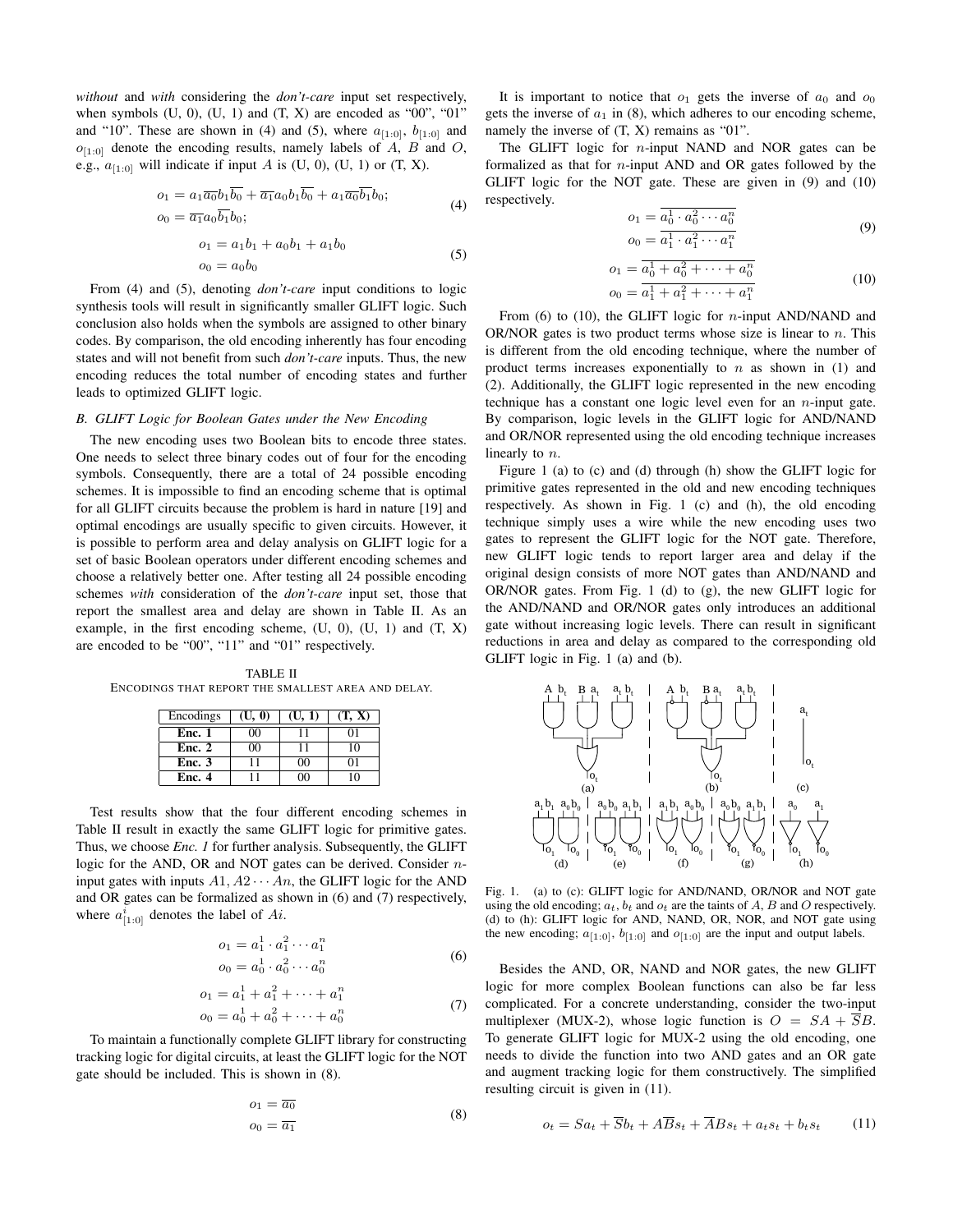Under the new encoding, this process is more straightforward. One can directly write out the new GLIFT logic as shown in (12).

$$
o_1 = s_1 a_1 + \overline{s_0} b_1 \n o_0 = s_0 a_0 + \overline{s_1} b_0
$$
\n(12)

By the comparison, GLIFT logic for *n*-input AND, OR, NAND, NOR and other function units can be much simpler. As a result, GLIFT logic represented in the new encoding technique tends to report significantly smaller area and delay, which we will show in the results section. In addition, the new GLIFT logic can also be configured as a redundant circuit of the original design for fault tolerance. This is covered in the next subsection.

#### *C. Enabling Circuit Redundancy*

Another benefit of the new encoding is that it enables GLIFT logic to function as a redundant circuit. This originates from the observation that *when no input is tainted, the new GLIFT logic will behave exactly the same as the original design.*

Under the new encoding scheme, inputs to the GLIFT circuit will take the values of the original variables when they are untainted, e.g., both  $a_1$  and  $a_0$  will take the value of A. Further, if no input is tainted, only  $(U, 0)$  and  $(U, 1)$  will be propagating in the GLIFT logic; (T, X) will not appear. By incrementally denoting (T, X) as *don't-care* to logic synthesis tools, (8) can be rewritten as (13). In this case, the new GLIFT logic will be *functionally but not physically* exactly twice the original circuit. In other words, when no input is tainted, the new GLIFT logic will function as a redundant circuit.

$$
o_1 = \overline{a_1} o_0 = \overline{a_0}
$$
 (13)

For a more concrete understanding, consider the original circuit and new GLIFT logic for MUX-2 as shown in Fig. 2. If no input is tainted, we have  $a_1 = a_0 = A$ ,  $b_1 = b_0 = B$  and  $s_1 = s_0 = S$ . When these values are propagated through the GLIFT logic, the same value will be observed at the outputs of both the original circuit and GLIFT logic, i.e.,  $o_1 = o_0 = O$ . In other words, GLIFT logic operates as a two copies of the original logic function.



Fig. 2. The original circuit and GLIFT logic for MUX-2. The outputs *o*<sup>1</sup> and  $o_0$  will be equal to  $O$  when no input is tainted. In this case, the new GLIFT logic functions as circuit redundancy.

This highlight of the new encoding technique can be quite useful because high assurance systems often require circuit redundancy for fault detection and tolerance. To detect a fault, one sets all the inputs to untainted, i.e., (U, 0) or (U, 1) and checks if the original circuit and GLIFT logic have identical outputs. If a fault is detected in the original circuit, the GLIFT logic can be temporarily used as substitute. Further, the TMR [14] can be implemented by adding a majority voter at the output stage since there are two redundant bits for each output as shown in Fig. 2.

#### IV. EXPERIMENTAL RESULTS

We carried out experiments on several *IWLS* benchmarks [20] to obtain area, delay and simulation time results.

For simulation time, GLIFT logic in the old encoding is generated using our own script; the original circuit is used directly as the GLIFT logic under the new encoding and three-valued simulation technique is employed for static verification. Both designs are simulated using *ModelSim* to a total number of  $2^{24}$  random vectors generated by LFSR (Linear Feedback Shift Register). For each execution, a 2*n*-bit LFSR and an *n*-bit LFSR are used to generate the random vectors for the GLIFT logic in the old and new encodings respectively. The nondeterministic 'X' state is inserted into the test vectors for the new GLIFT circuit using additional glue logic. In our test, different initial seeds are denoted to the LFSRs to verify that the results are consistent and independent from the initials.

Figure 3 shows the simulation time results in seconds (sec). Reductions i<sup>n a</sup> simulation time are given in percentage. As an example, the new encoding technique reduces simulation time by  $67.1\%$  for the benchmark alu2. On average, 57.5% reductions in simulation time are achieved on all the benchmarks tested. The results show the complexity of the benchmarks as a whole (number of I/O's, gates, and logic levels).



Fig. 3. Simulation time of GLIFT logic circuits in both encodings. The percentage data show reductions in simulation time.

We then represent GLIFT logic in both encodings. The designs are synthesized using *Synopsys Design Compiler* and targeted to its *90nm* standard cell library [21] for area and delay reports, as shown in Table III. The area results are converted to the number of NAND gates. *Reductions* in area and delay are given in percentage.

From Table III, the GLIFT logic represented in the new encoding technique reports significantly smaller area and delay for most benchmarks, especially the larger ones. As an example, the GLIFT logic for *alu2* described using the old and new encoding techniques has area/delay of 1326/1.88 and 717/1.26 respectively; this is 45.9% reduction in area and 33.0% reduction in delay. On average, the GLIFT logic represented in the new encoding reduces the area by 39.8% and delay by 31.1%. The improvement in area is a consequence of the simpler GLIFT logic for basic logic gates, especially for large AND, OR, NAND and NOR gates. In addition, the new encoding technique also reduces the number of logic levels and thus achieves significantly smaller delay results. For *t481*, its GLIFT logic in the new encoding reports larger area. This is because this benchmark contains over 30% inverters (when synthesized for the target GLIFT library) and the new GLIFT logic for the inverter is more complicated according to Fig. 1 (c) and (h).

Due to the inherently high cost of fine grained IFT, GLIFT logic will typically dominate the original Boolean circuit in area and delay. Although these overheads are reduced to roughly twice the original design using our novel encoding technique, they can be